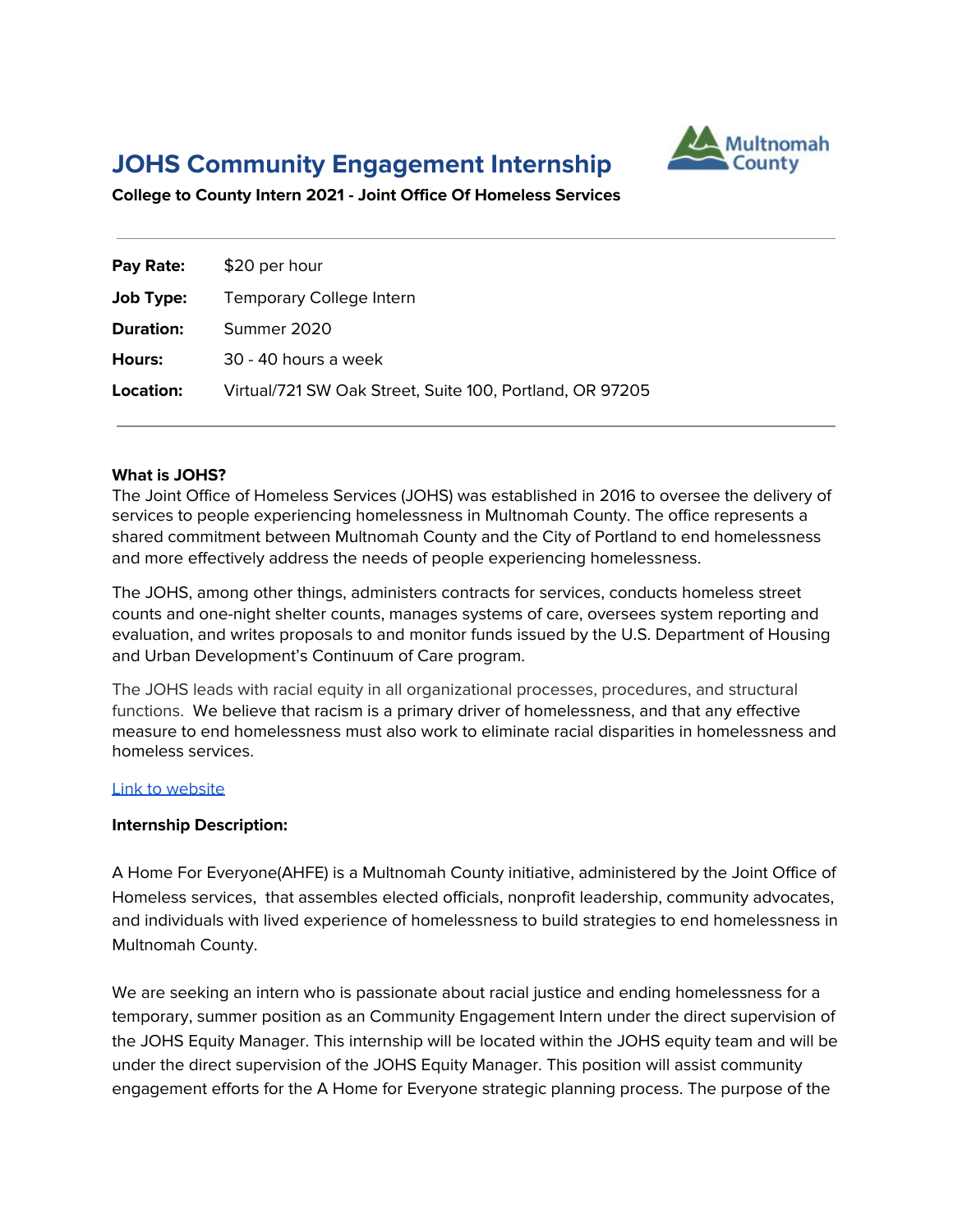strategic planning process is to build a governance structure and strategic framework rooted in racial equity for our region's initiative to end homelessness. Through this internship, you will learn how to implement racial equity into complex systems and have the opportunity to use your expertise to support our community's efforts to end homelessness while leading with race. Responsibilities of this internship include:

- Contribute to the creative process and idea generation
- Collaborate with JOHS staff, AHFE participants, and community stakeholders to incorporate racial equity into the strategic planning process
- Provide meeting support for the AHFE strategic planning process community engagement activities which includes: note/minute taking, follow up communications, and action item tracking.
- Participate in JOHS Equity Team meetings
- Support the development of a digital repository for strategic planning items
- Synthesize community engagement feedback for dissemination to stakeholders
- Help support virtual spaces for community engagement meetings
- Attend and participate in staff meetings and trainings/workshops
- Generate a recommendation document and presentation at the culmination of the internship for presentation to JOHS staff and AHFE stakeholders

Education and Experience:

- An ability to incorporate a racial equity lens into all internship functions and considerations
- Ability to work independently with minimal supervision as well as the ability to collaborate within a team environment.
- Experience or interest in facilitating and participating in public meetings
- Strong presentation and verbal communication skills in active listening, speaking and storytelling. Willing to ask questions.
- Creative thinking, including looking at issues from a different perspective, identifying connections, and developing new approaches to solving problems.
- Strong interpersonal skills and the ability to connect and communicate with diverse audiences using methods such as slide presentations, charts/graphs, or images.
- Good organizational and time management skills. Must be action-oriented and able to complete projects within a timely manner and attend all necessary meetings.
- Working knowledge of Google applications (Docs, Drive, Slides, Forms, etc.).
- Ability to maintain confidentiality regarding County projects and data.
- Two or more years of college experience at the start of internship.

## **Veterans' Preference:**